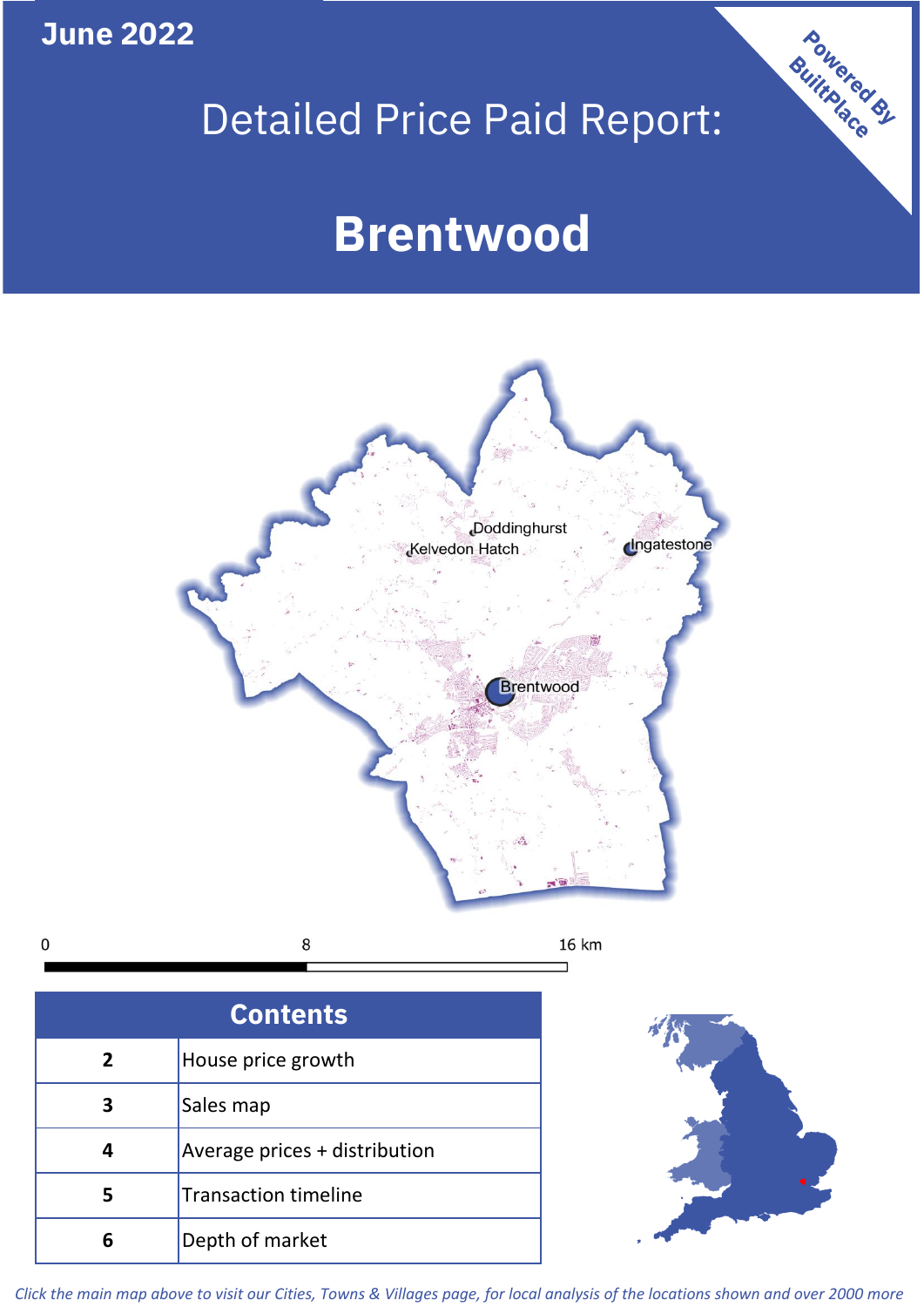### **Headline Data**

|                     | <b>Current level</b> | 3 month | <b>Annual</b> | 5 year | 10 year |
|---------------------|----------------------|---------|---------------|--------|---------|
| <b>House prices</b> | £471,545             | 2.2%    | 6.1%          | 14.2%  | 79.8%   |
| <b>Transactions</b> | 1,516                | $-9.9%$ | 32.3%         | 19.0%  | 40.1%   |

# **House Price Growth (April 2022 data)**

#### *Annual Change in House Prices*



House prices in Brentwood grew by 6.1% in the 12 months to April 2022 (based on 3-month smoothed data). By comparison national house prices grew by 10.7% and prices in the East of England grew by 11.6% over the same period.

Brentwood house prices are now 66.8% above their previous peak in 2007, compared to +64.9% for the East of England and +52.9% across England.



#### *Year-To-Date Change in House Prices, December to April*

Local prices have grown by 2.6% in 2022 so far, compared to growth of 1.6% over the same period last year.

#### *Source: OS OpenData; UK House Price Index (Contains HM Land Registry data © Crown copyright)*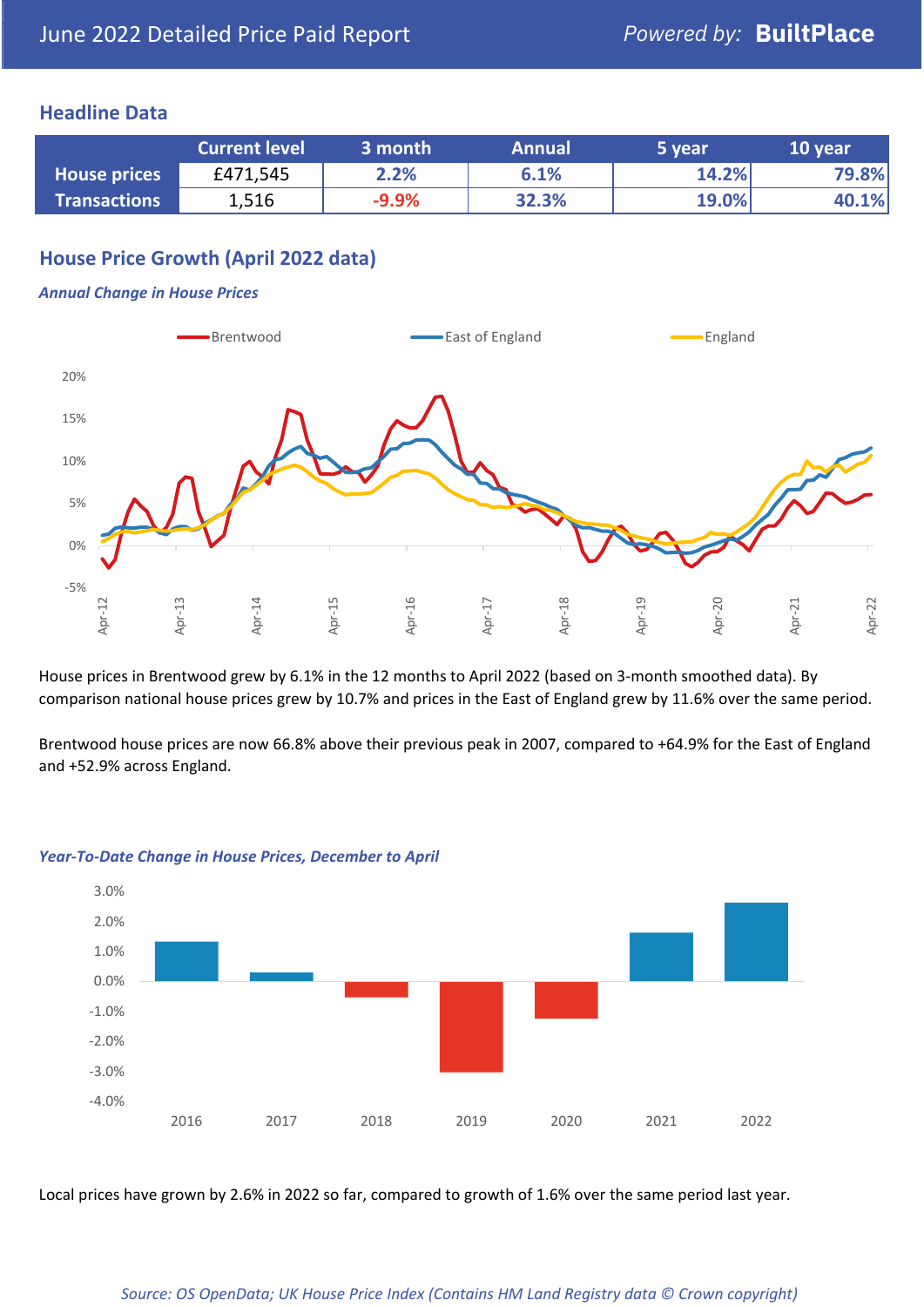# **House Price Map**

*12 months to April 2022*



*Each point is one postcode, coloured by the average value relative to all sales in this local authority (price bands are LA-specific quintiles).*

**Map Key**

| Min      | <b>Max</b> |                            |
|----------|------------|----------------------------|
| Up to    | £321,000   | 1st quintile / lowest 20%  |
| £321,000 | £413,000   | 2nd quintile               |
| £413,000 | £510,000   | 3rd quintile               |
| £510,000 | £722,000   | 4th quintile               |
| £722,000 | and over   | 5th quintile / highest 20% |

*Source: OS OpenData; UK House Price Index (Contains HM Land Registry data © Crown copyright)*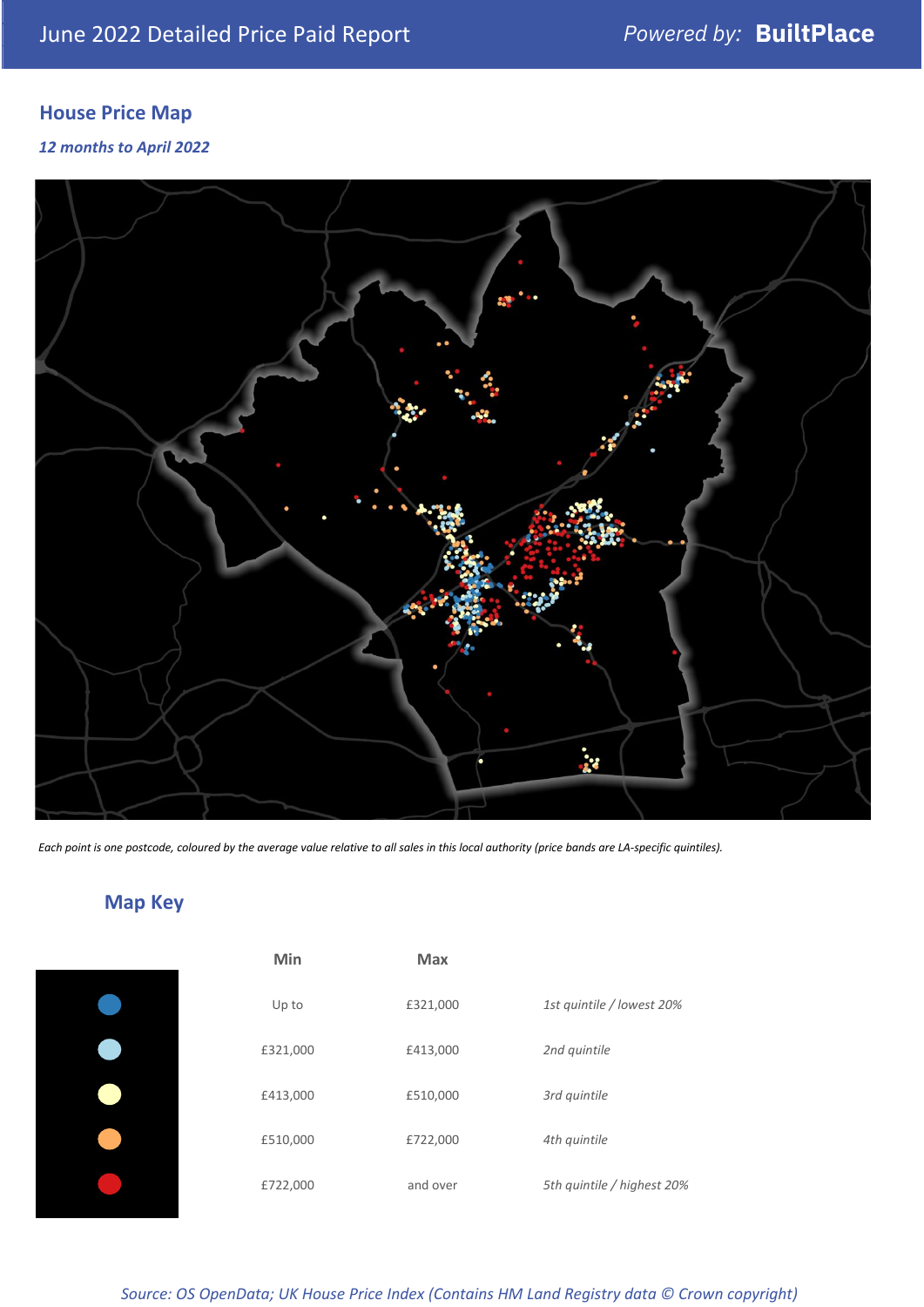# **Average House Price by Property Type**

#### *12 months to April 2022*



|                 | <b>New</b>           | <b>Second hand</b> |  |  |
|-----------------|----------------------|--------------------|--|--|
| <b>Flat</b>     | £256,378             | £279,739           |  |  |
| <b>Terraced</b> | No recorded<br>sales | £419,926           |  |  |
| Semi-detached   | £525,000             | £533,006           |  |  |
| <b>Detached</b> | £740,000             | £907,280           |  |  |

# **House Price Distribution by Year**

*All properties, by price band and calendar year (2020 = year to date)*

|                    | 1997 | 2002 | 2007 | 2012 | 2017 | 2019 | 2020 |
|--------------------|------|------|------|------|------|------|------|
| <b>Under £100k</b> | 59%  | 10%  | 1%   | 2%   | 0%   | 1%   | 0%   |
| £100-200k          | 31%  | 50%  | 22%  | 20%  | 3%   | 3%   | 3%   |
| E200-300k          | 7%   | 22%  | 38%  | 37%  | 16%  | 13%  | 15%  |
| £300-400k          | 2%   | 9%   | 16%  | 18%  | 30%  | 19%  | 16%  |
| £400-500k          | 1%   | 3%   | 9%   | 10%  | 18%  | 22%  | 22%  |
| <b>£500k-1m</b>    | 0%   | 5%   | 11%  | 11%  | 27%  | 35%  | 34%  |
| £1-2m              | 0%   | 1%   | 2%   | 2%   | 4%   | 7%   | 9%   |
| <b>Over £2m</b>    | 0%   | 0%   | 0%   | 0%   | 0%   | 1%   | 0%   |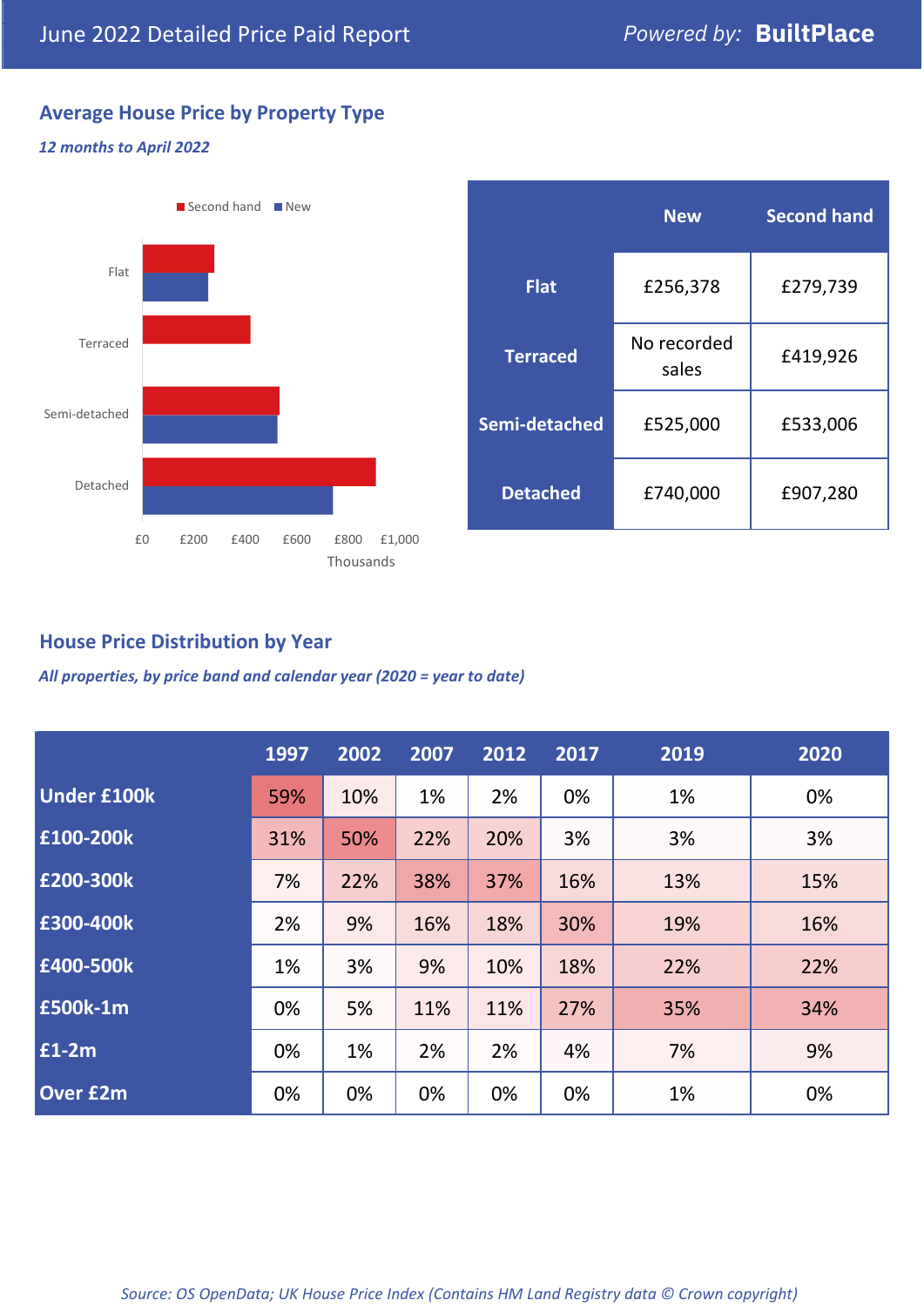# **Transactions (February 2022 data)**

*Annual Transactions, Indexed (2001-05 average = 100)*



There were 1,516 transactions in Brentwood during the 12 months to February 2022. This is 92% of the average from 2001-05 and suggests activity is below pre-downturn levels.

Transactions in Brentwood have fallen by 3.7% since 2014, compared to changes of -11.5% for East of England and -7.7% for England.



#### *Cash and New Build Sales as % of Total, by Year*

*Note: The data on this page EXCLUDES transactions identified as transfers under a power of sale/repossessions, buy-to-lets (where they can be identified by a mortgage), and transfers to non-private individuals - i.e. it comprises only Land Registry 'A' data.*